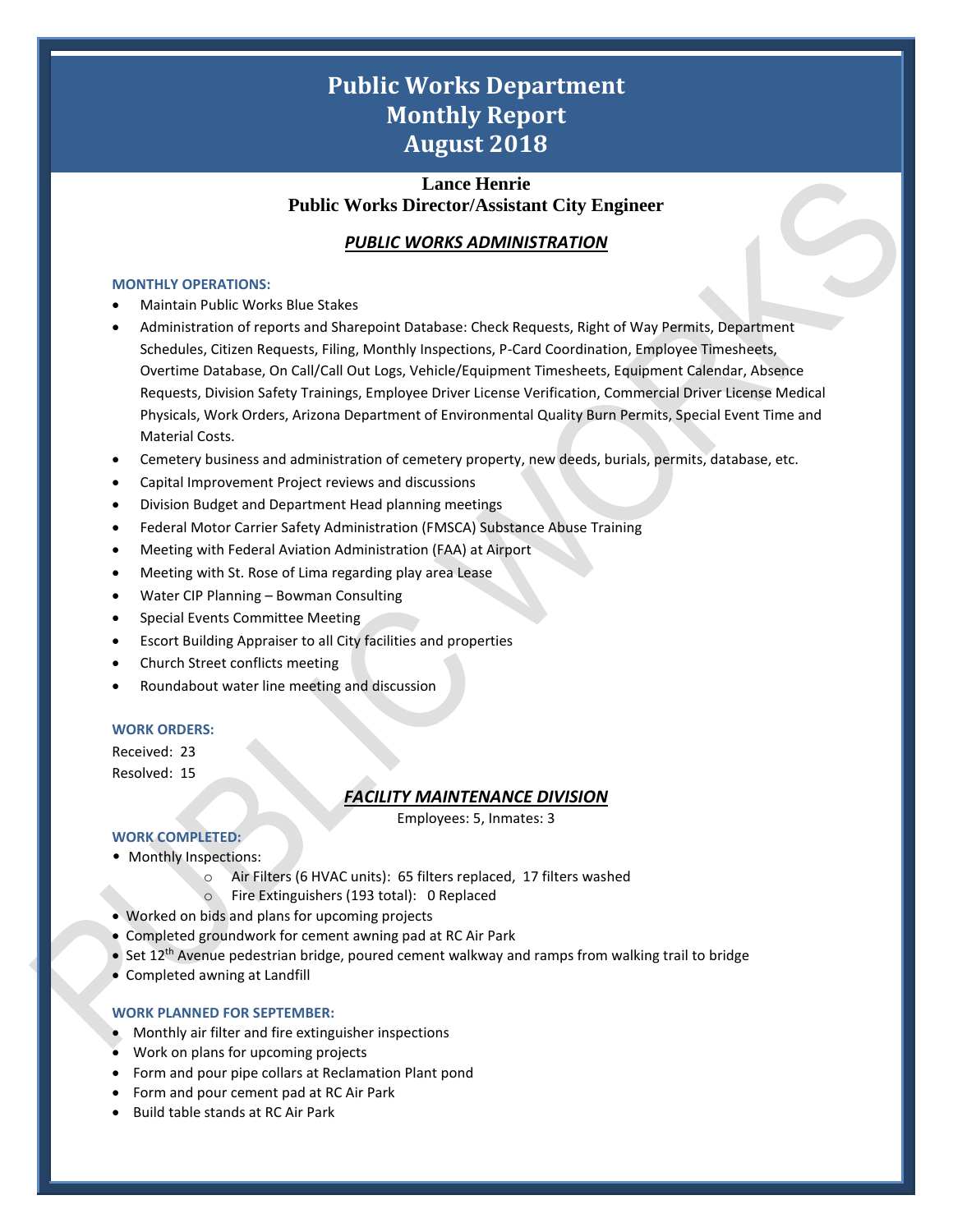## *LANDFILL DIVISION*

Employees: 4, Inmate(s): 1





- Green Waste: 30 Tons
- Tires (County wide) delivered to Landfill: 3,089 Total Tires

#### *PARKS AND CEMETERY DIVISION*

Employees: 5, Inmates: 2

2

#### **WORK COMPLETED:**

- Continue weed spraying and regular maintenance of city lawns, landscaping, cemetery and airport
- Repaired curbs at Cemetery
- Installed electrical conduit on 20<sup>th</sup> Avenue median
- Trimmed mesquite and shrubs along Shared Use Path
- Tilled sand up in all play areas

#### **WORK PLANNED FOR SEPTEMBER:**

- Continue weed spraying and regular maintenance of city lawns, landscaping, cemetery and airport
- Continue Airport cleanup per annual inspection report
- Install irrigation pipe in 20<sup>th</sup> Avenue median
- Continue planning out La Tierra Pocket Park
- Winterize the swimming pool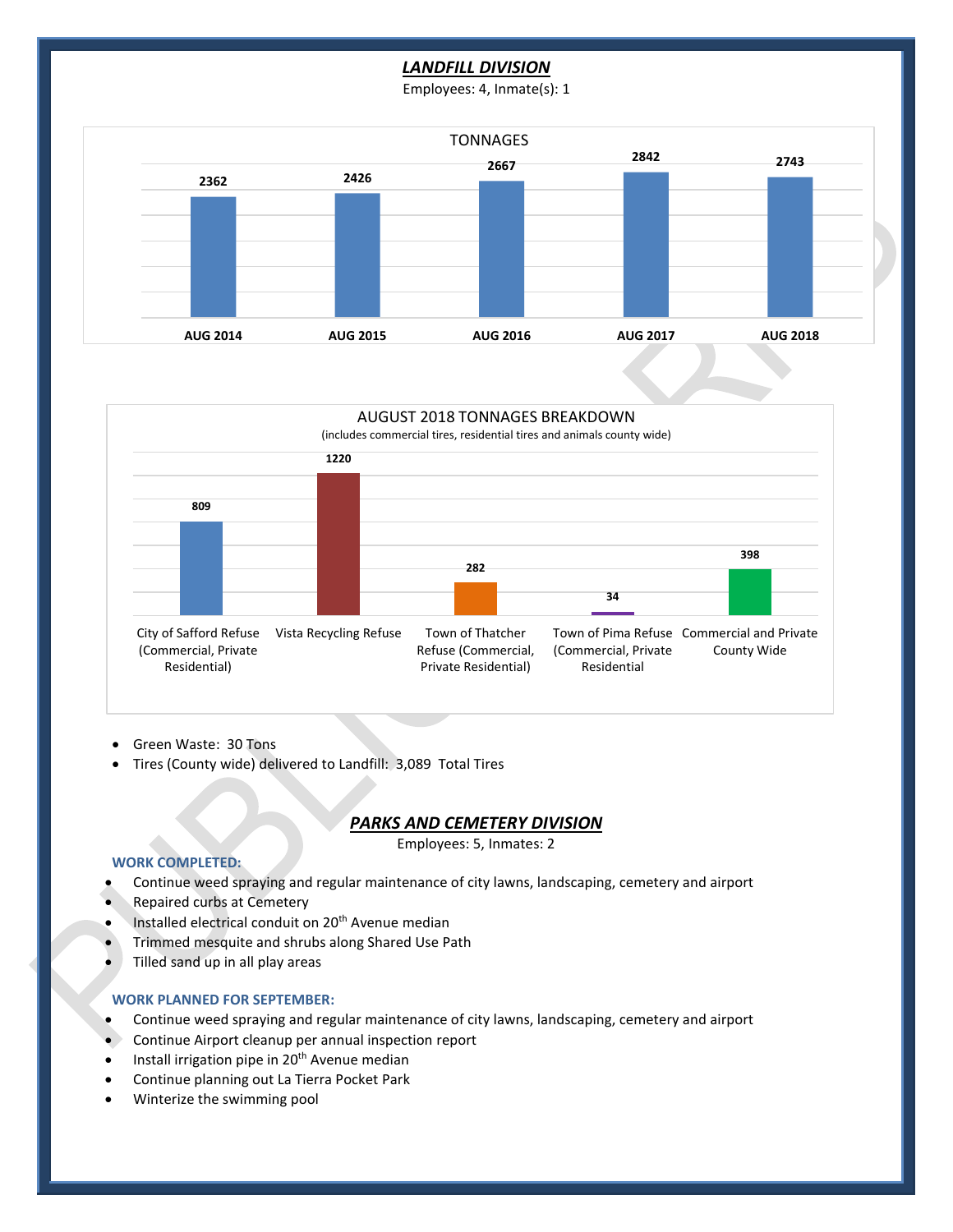### *SANITATION DIVISION*

Employees: 5, Inmates: 2

#### • **WORK ORDERS:**

Received: 29 Resolved: 28 Repairs/Replacements: 10



# CITY OF SAFFORD RESIDENTIAL & COMMERCIAL REFUSE PICK UP





\* *Includes Safford, Town of Thatcher, Graham County and Pima*

#### Friedman Recycling Monthly Rebate:

| 2017 Rebate |             | 2018 Rebate |              |       |                    |
|-------------|-------------|-------------|--------------|-------|--------------------|
| July:       | \$25.00/Ton | January:    | $$1.00/T$ on | Julv: | $$1.00/T$ on       |
| August:     | \$15.00/Ton | February:   | $$1.00/T$ on |       | August: \$1.00/Ton |
| September:  | \$1.00/Ton  | March:      | $$1.00/T$ on |       |                    |
| October:    | \$1.00/Ton  | April:      | $$1.00/T$ on |       |                    |
| November:   | \$1.00/Ton  | May:        | $$1.00/T$ on |       |                    |
| December:   | \$1.00/Ton  | June:       | \$1.00/Ton   |       |                    |

3

• Town of Thatcher Recycling Tonnage: (Recycling Campaign began in July 2017)

- FY 17/18 Total: 51.82/Tons
- July: 4.69 Tons
- August: 5.65 Tons